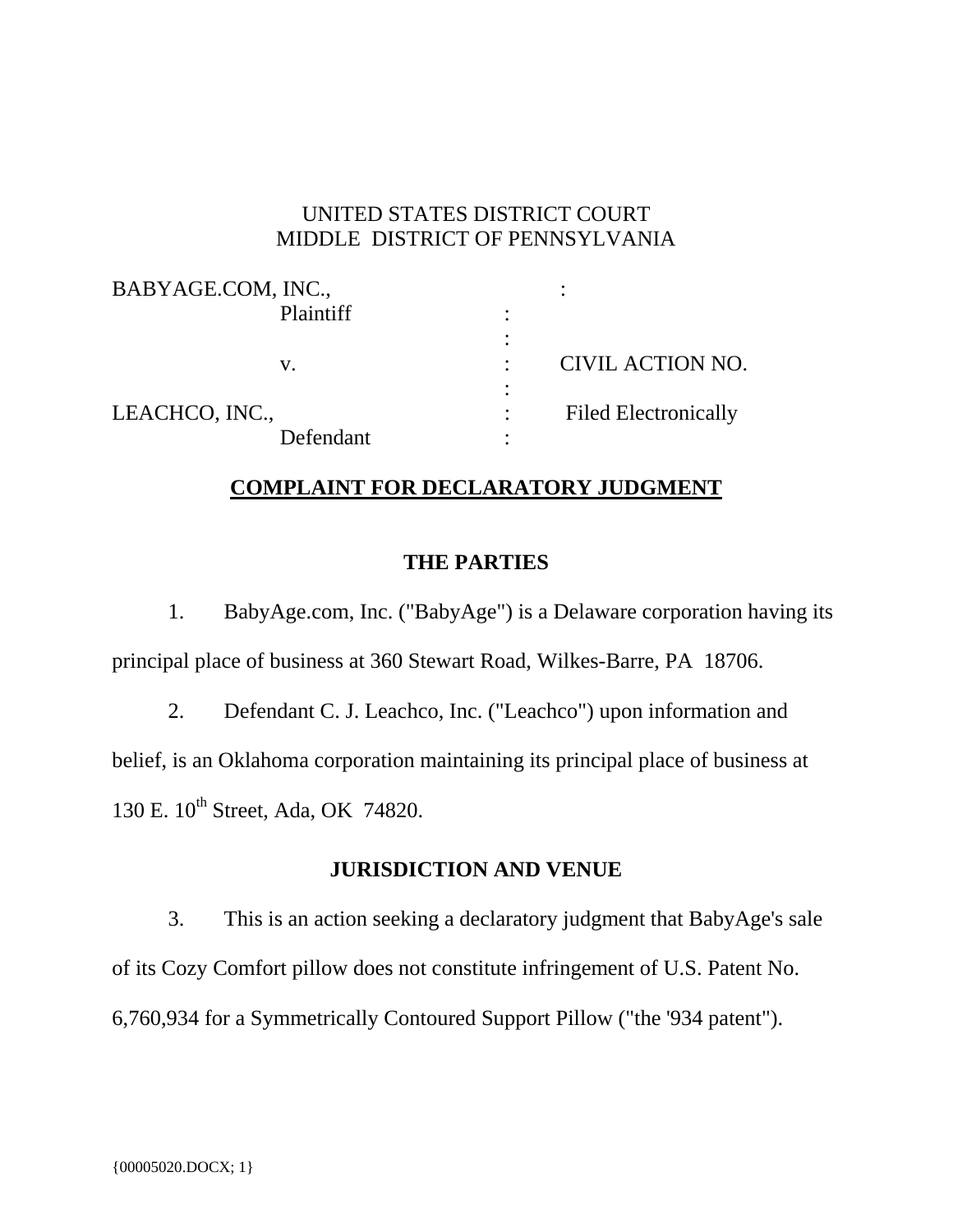4. This Court has subject matter jurisdiction under the provisions of 28 U.S.C. §§1331 and 1338 in that this action presents a claim arising under the laws of the United States, a claim arising under an act of Congress relating to patents and under the Federal Declaratory Judgment Act, 28 U.S.C. §§2201 and 2202.

5. This Court has personal jurisdiction over Leachco in that Leachco advertises and does substantial business in the Commonwealth of Pennsylvania.

6. Venue is proper in this judicial district under 28 U.S.C. §1391.

#### **ACTS GIVING RISE TO PLAINTIFF'S CLAIM FOR DECLARATORY RELIEF**

7. BabyAge is an on-line retailer of pregnancy, baby, infant and toddler products.

8. Leachco, on information and belief, is a manufacturer of pregnancy and baby products.

9. By letter dated April 3, 2007, Leachco's counsel delivered to BabyAge a letter accusing BabyAge's Cozy Comfort pillow of infringing the '934 patent and an unqualified demand that BabyAge cease selling its Cozy Comfort pillow and pay Leachco unspecified damages. Attached as Exhibit A is a copy of the letter. A

-2-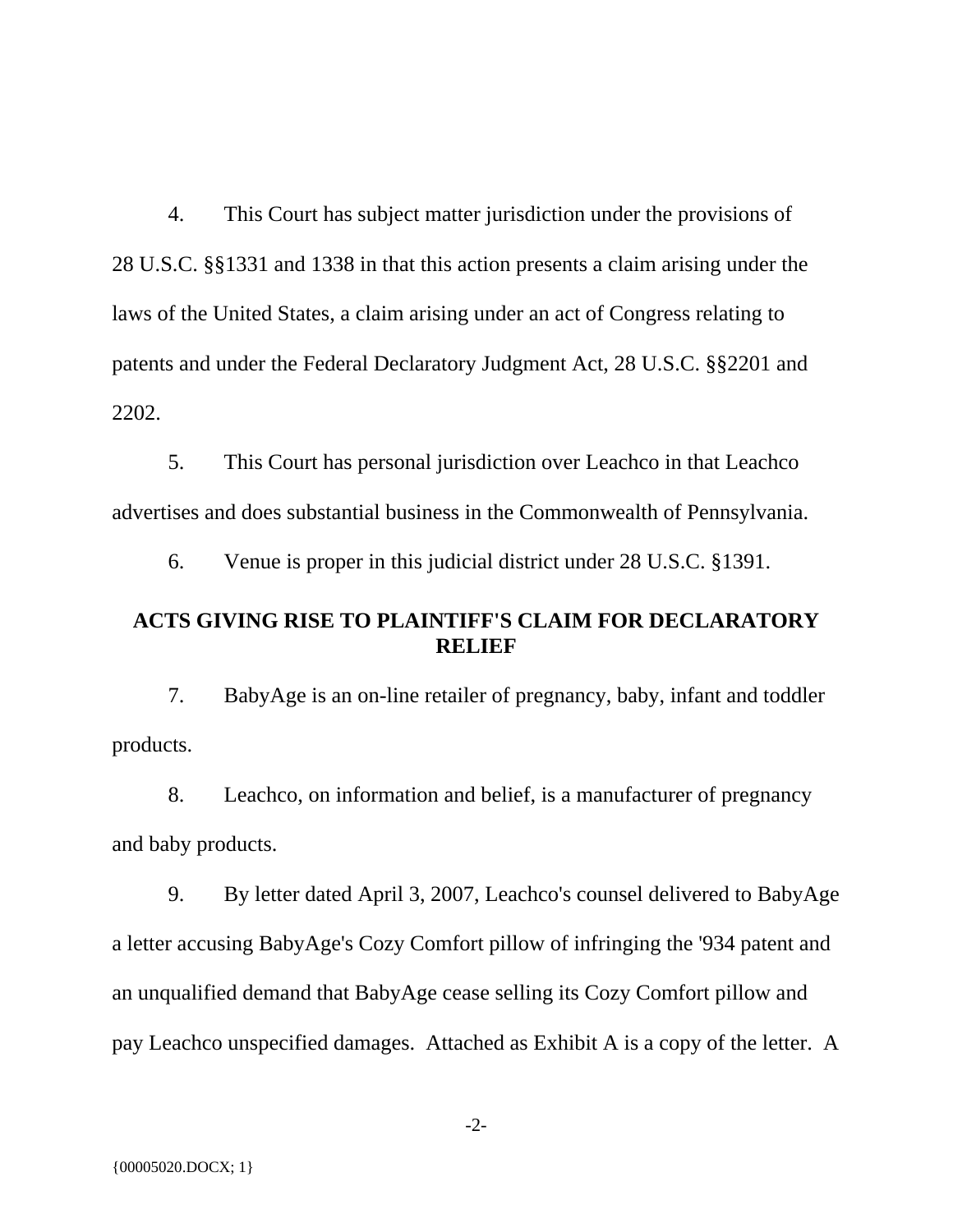copy of the '934 patent is attached as Exhibit B and a photograph of the Cozy Comfort pillow is attached as Exhibit C.

10. BabyAge categorically denies that its Cozy Comfort pillow infringes the '934 patent.

11. The Cozy Comfort pillow is in the form of a rectangle, with legs that extend straight downward and a top portion that extends straight across.

12. The Cozy Comfort pillow does not have a semi-circular crown as required by the '934 patent.

13. The Cozy Comfort pillow does not have legs that extend downwardly and outwardly divergently away from the crown as required by the '934 patent.

14. The claims of Leachco create an immediate and actual controversy between these parties, requiring determination by a Court of competent jurisdiction. BabyAge seeks that determination by filing this action.

15. Leachco's assertions that BabyAge is violating its legal rights irreparably injures and adversely affects BabyAge and unless prevented by this Court will continue to so affect BabyAge's business.

16. To resolve the legal and factual questions raised by Leachco and to afford relief from the uncertainty and controversy which Leachco's assertion has

-3-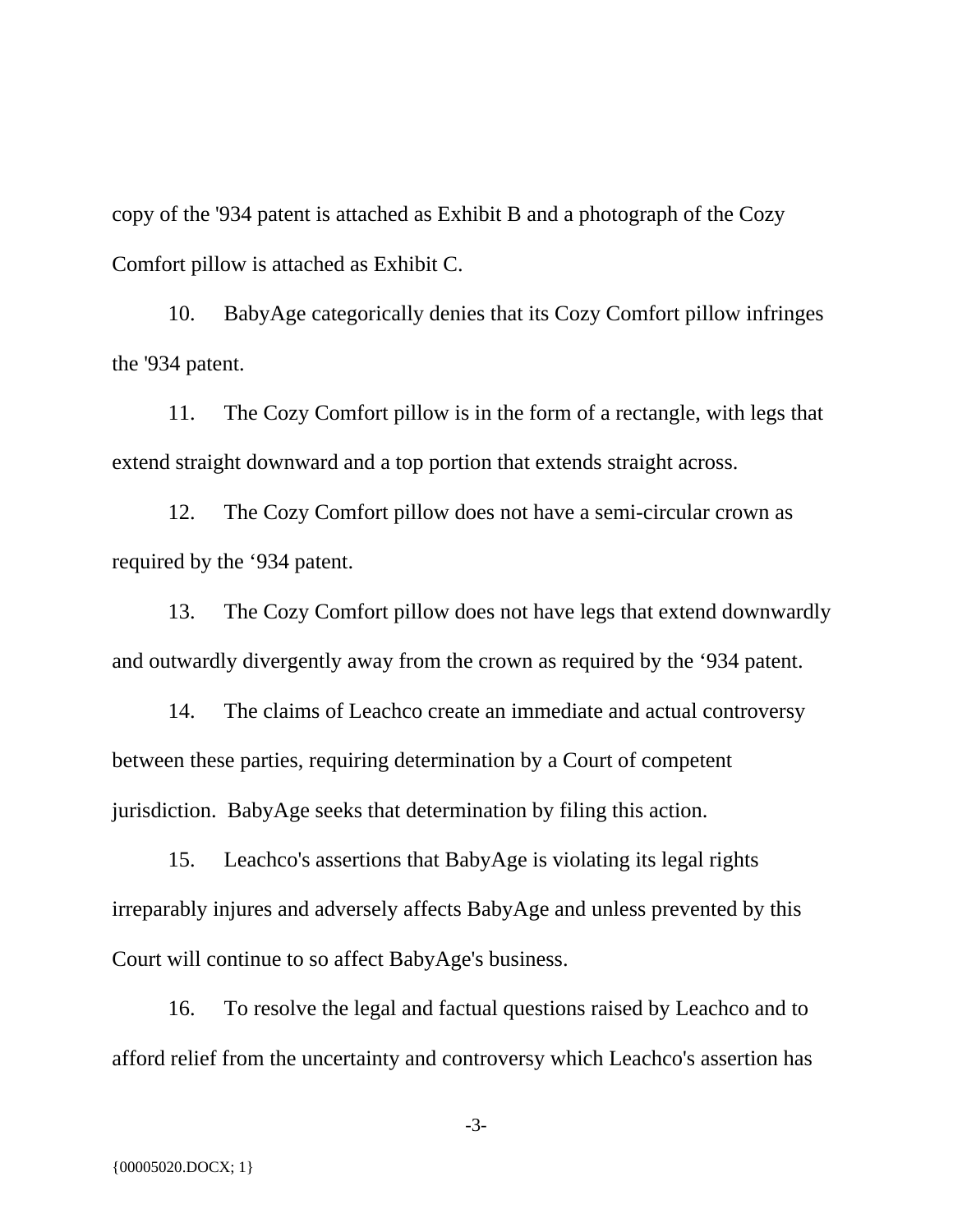precipitated, BabyAge is entitled to a declaratory judgment of its rights under 28 U.S.C. §§ 2201-02. The sale of the Cozy Comfort pillow by BabyAge is not in violation of any rights defendant might have pursuant to 35 U.S.C. § 281 *et seq*.

# **WHEREFORE, Plaintiff requests the Court to issue its adjudication, declaring that:**

(A) The Cozy Comfort pillow does not infringe the '934 patent;

(B) The '934 patent is invalid;

(C) Leachco does not have a basis to enjoin BabyAge from selling its Cozy Comfort pillow;

(D) BabyAge has the right to sell its Cozy Comfort pillow free from interference by Leachco, its officers, agents, servants, employees, attorneys, privies, representatives, successors, and assigns, and any and all persons acting by, through, or under authority from Leachco, either separately or jointly;

(E) Leachco, its officers, agents, servants, employees, attorneys, privies, representatives, successors, and assigns, and any and all persons in active concert or participation with or under authority from Leachco, either separately or jointly, be enjoined permanently from:

-4-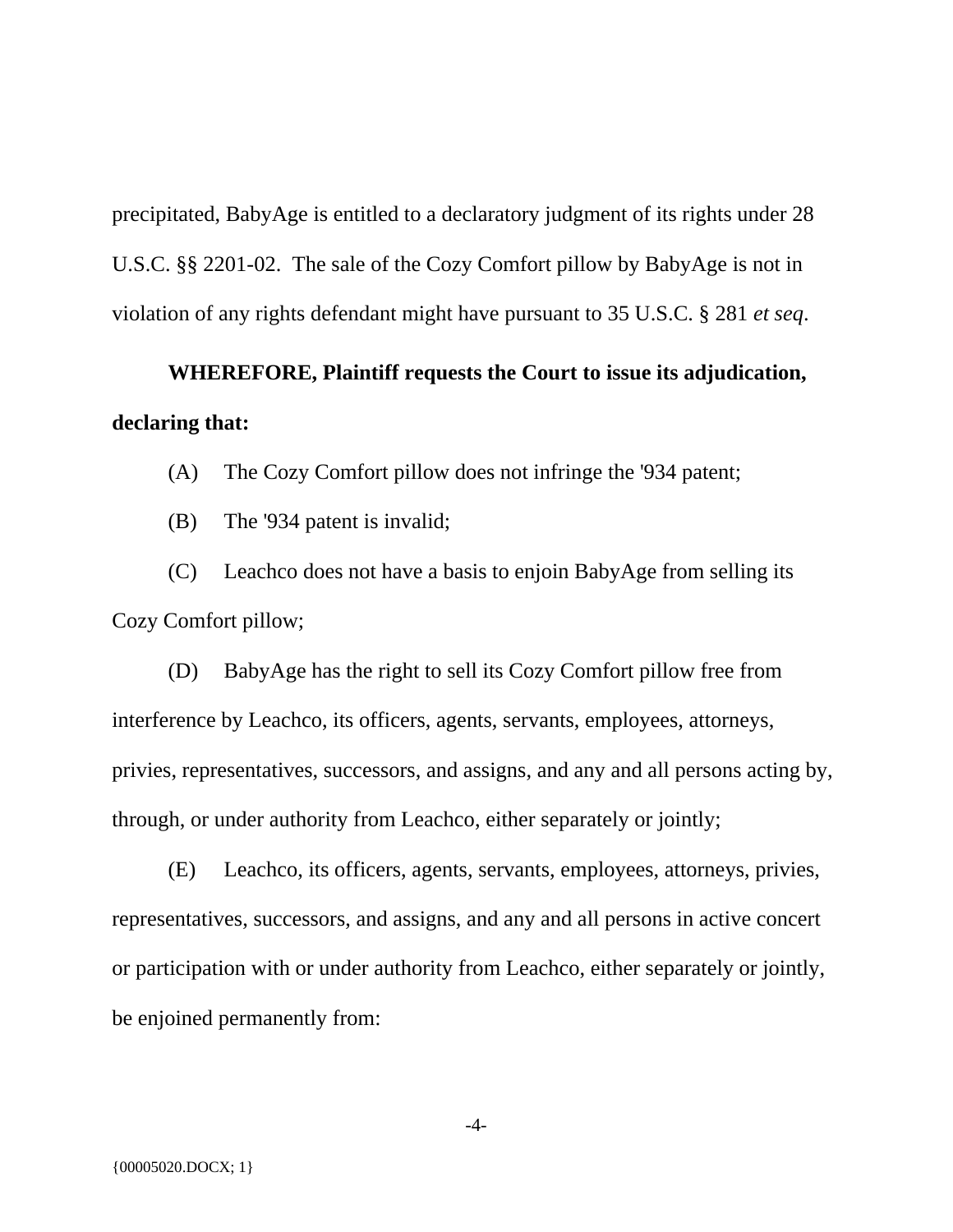- 1) Interfering with, or threatening to interfere with the manufacture, sale or use of the Cozy Comfort pillow by BabyAge, its related companies, successors, assigns or customers;
- 2) Instituting or prosecuting any suit or other proceeding placing in issue the right of BabyAge or its related companies, successors, assigns or customers to make, sell or use the Cozy Comfort pillow;

and